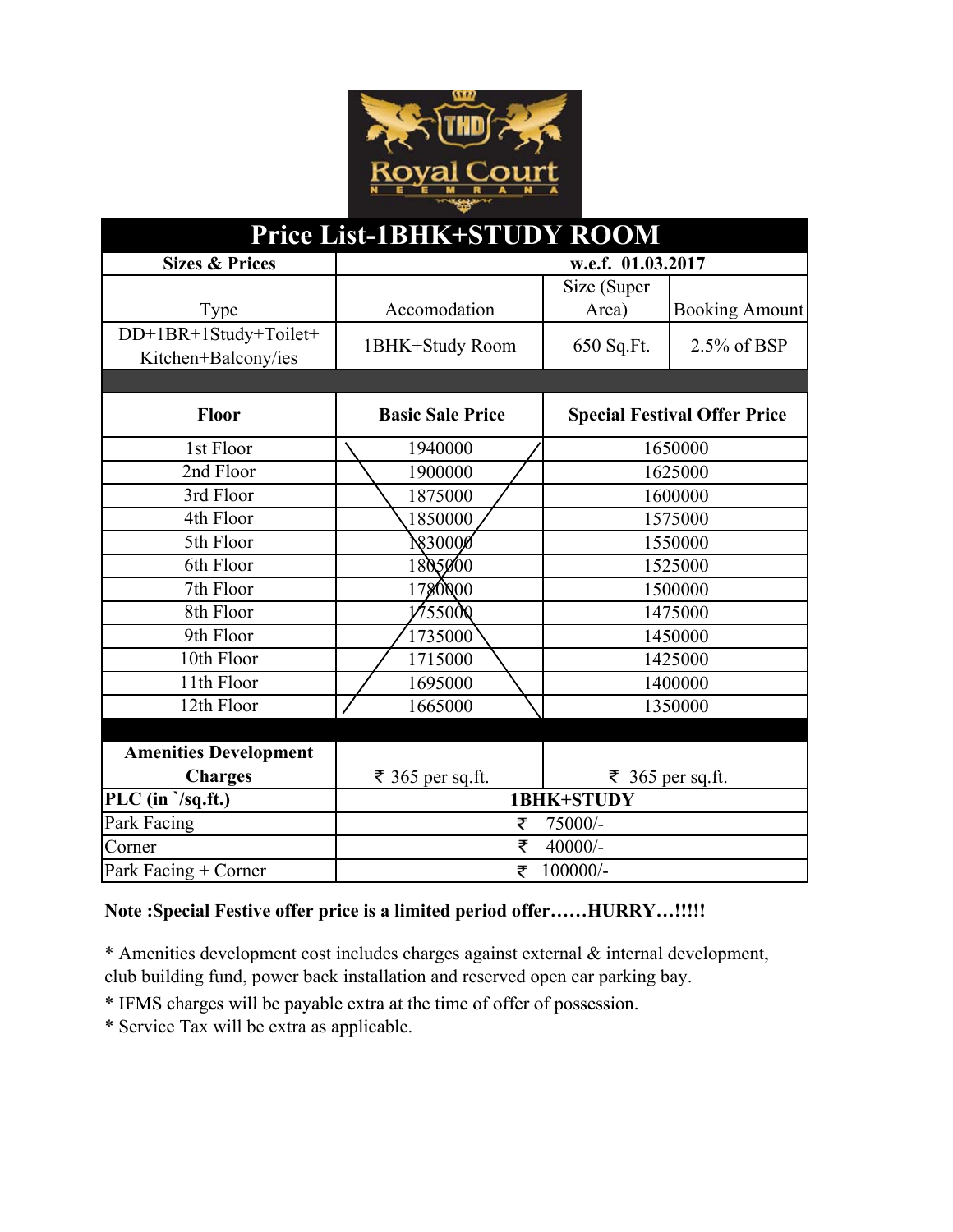

| Price List-2BHK                               |                         |                      |                                     |  |
|-----------------------------------------------|-------------------------|----------------------|-------------------------------------|--|
| <b>Sizes &amp; Prices</b>                     | w.e.f. 01.03.2017       |                      |                                     |  |
| Type                                          | Accomodation            | Size (Super<br>Area) | <b>Booking Amount</b>               |  |
| DD+2BR+2Toilet+<br>Kitchen+Balcony/ies        | 2BHK                    | 965 Sq.Ft.           | 2.5% of BSP                         |  |
|                                               |                         |                      |                                     |  |
| Floor                                         | <b>Basic Sale Price</b> |                      | <b>Special Festival Offer Price</b> |  |
| 1st Floor                                     | 2875000                 |                      | 2450000                             |  |
| 2nd Floor                                     | 2825000                 | 2400000              |                                     |  |
| 3rd Floor                                     | 2800000                 | 2375000              |                                     |  |
| 4th Floor                                     | 2775000                 | 2350000              |                                     |  |
| 5th Floor                                     | $\lambda$ 70000         | 2325000              |                                     |  |
| 6th Floor                                     | 2615000                 | 2300000              |                                     |  |
| 7th Floor                                     | 2680000                 |                      | 2275000                             |  |
| 8th Floor                                     | $\sqrt{6250}$           | 2250000              |                                     |  |
| 9th Floor                                     | 2600000                 |                      | 2225000                             |  |
| 10th Floor                                    | 2575000                 | 2200000              |                                     |  |
| 11th Floor                                    | 2550000                 | 2175000              |                                     |  |
| 12th Floor                                    | 2475000                 | 2150000              |                                     |  |
|                                               |                         |                      |                                     |  |
| <b>Amenities Development</b>                  |                         |                      |                                     |  |
| <b>Charges</b>                                | ₹ 300 per sq.ft.        |                      | ₹ 300 per sq.ft.                    |  |
| PLC $(\overline{\text{in }}\ \sqrt{sq.fit.})$ | 2BHK                    |                      |                                     |  |
| Park Facing                                   | 100000/-<br>₹           |                      |                                     |  |
| Corner                                        | 50000/-                 |                      |                                     |  |
| Park Facing + Corner                          | ₹ 125000/-              |                      |                                     |  |

## **Note : Festive offer price is a limited period offer….HURRY…!!!!!**

\* Amenities development cost includes charges against external & internal development, club building fund,Power back installation and reserved open car parking bay.

- \* IFMS charges will be payable extra at the time of offer of possession.
- \* Service Tax will be extra as applicable.